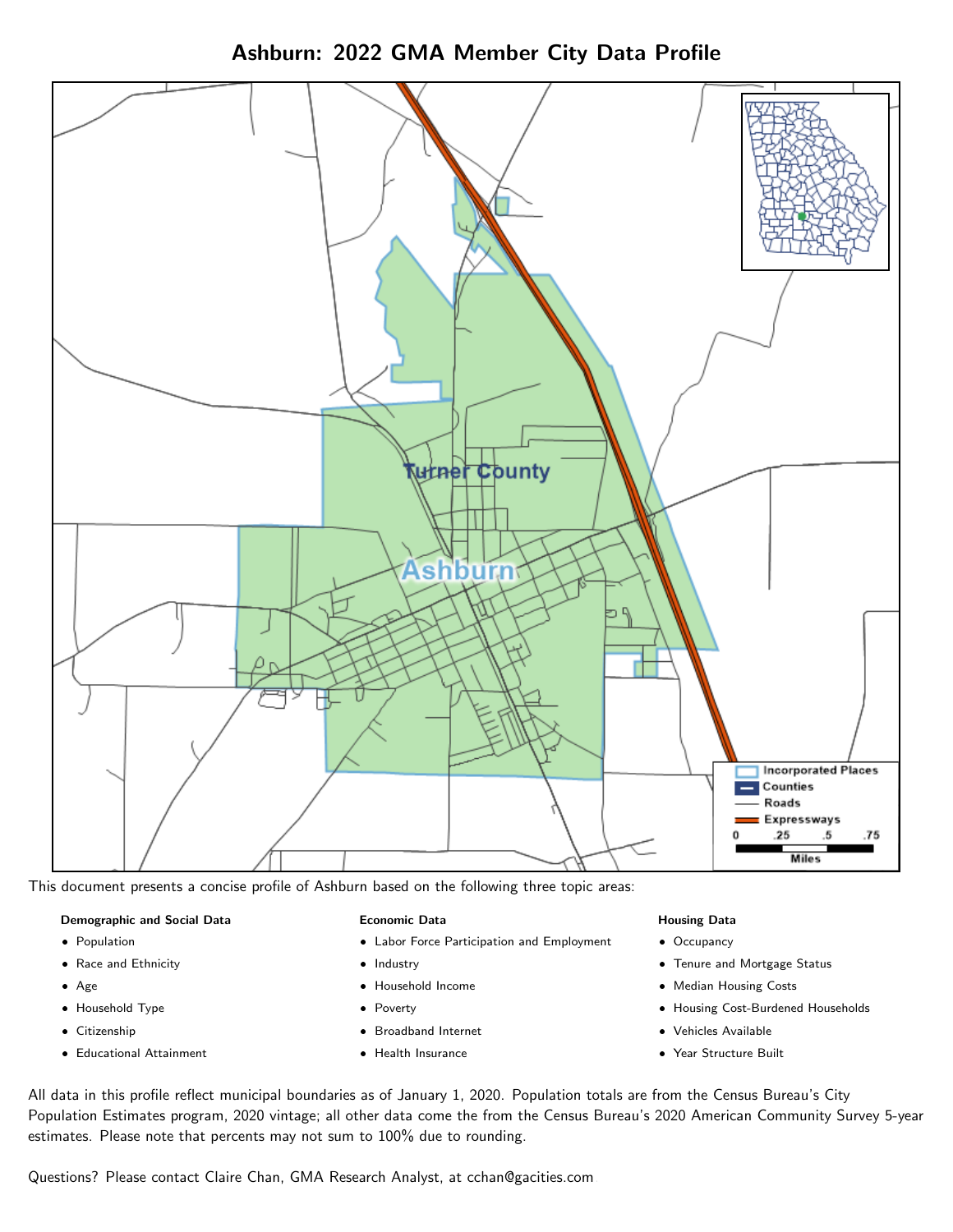# Ashburn: Demographic and Social





**Citizenship** 



Source: American Community Survey, 2020 5-year estimates, table B05002 Source: American Community Survey, 2020 5-year estimates, table B15002





Source: U.S. Census Bureau, City Population Estimates, 2020 vintage Source: American Community Survey, 2020 5-year estimates, table B03002

# Household Type



Source: American Community Survey, 2020 5-year estimates, table B01001 Source: American Community Survey, 2020 5-year estimates, table B11001

#### Educational Attainment



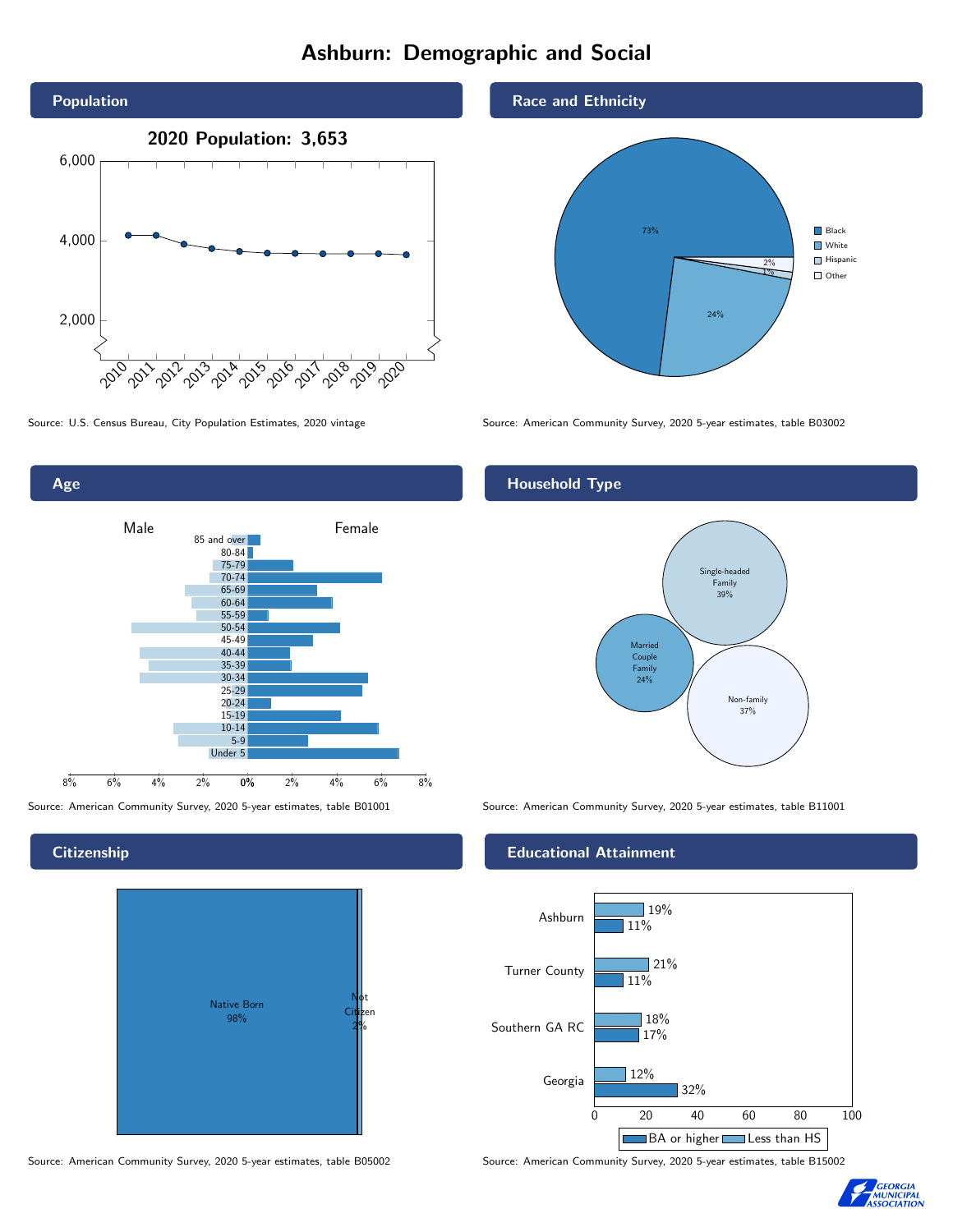# Ashburn: Economic



Source: American Community Survey, 2020 5-year estimates, table B23001 Note: Unemployment rate is based upon the civilian labor force.

## Industry

| Agriculture, forestry, fishing and hunting, and mining      | $4\%$ |
|-------------------------------------------------------------|-------|
| Construction                                                | $1\%$ |
| Manufacturing                                               | 3%    |
| <b>Wholesale Trade</b>                                      | $0\%$ |
| Retail Trade                                                | 17%   |
| Transportation and warehousing, and utilities               | 16%   |
| Information                                                 | $0\%$ |
| Finance and insurance, real estate, rental, leasing         | $0\%$ |
| Professional, scientific, mgt, administrative, waste mgt    | $4\%$ |
| Educational services, and health care and social assistance | 31%   |
| Arts, entertainment, recreation, accommodation, food        | 3%    |
| service                                                     |       |
| Other services, except public administration                | $7\%$ |
| Public administration                                       | 13%   |

Source: American Community Survey, 2020 5-year estimates, table C24030



Source: American Community Survey, 2020 5-year estimates, tables B19013 and B19025 Source: American Community Survey, 2020 5-year estimates, table B17010



#### Poverty



# **Health Insurance**



Source: American Community Survey, 2020 5-year estimates, table B28002 Source: American Community Survey, 2020 5-year estimates, table B18135